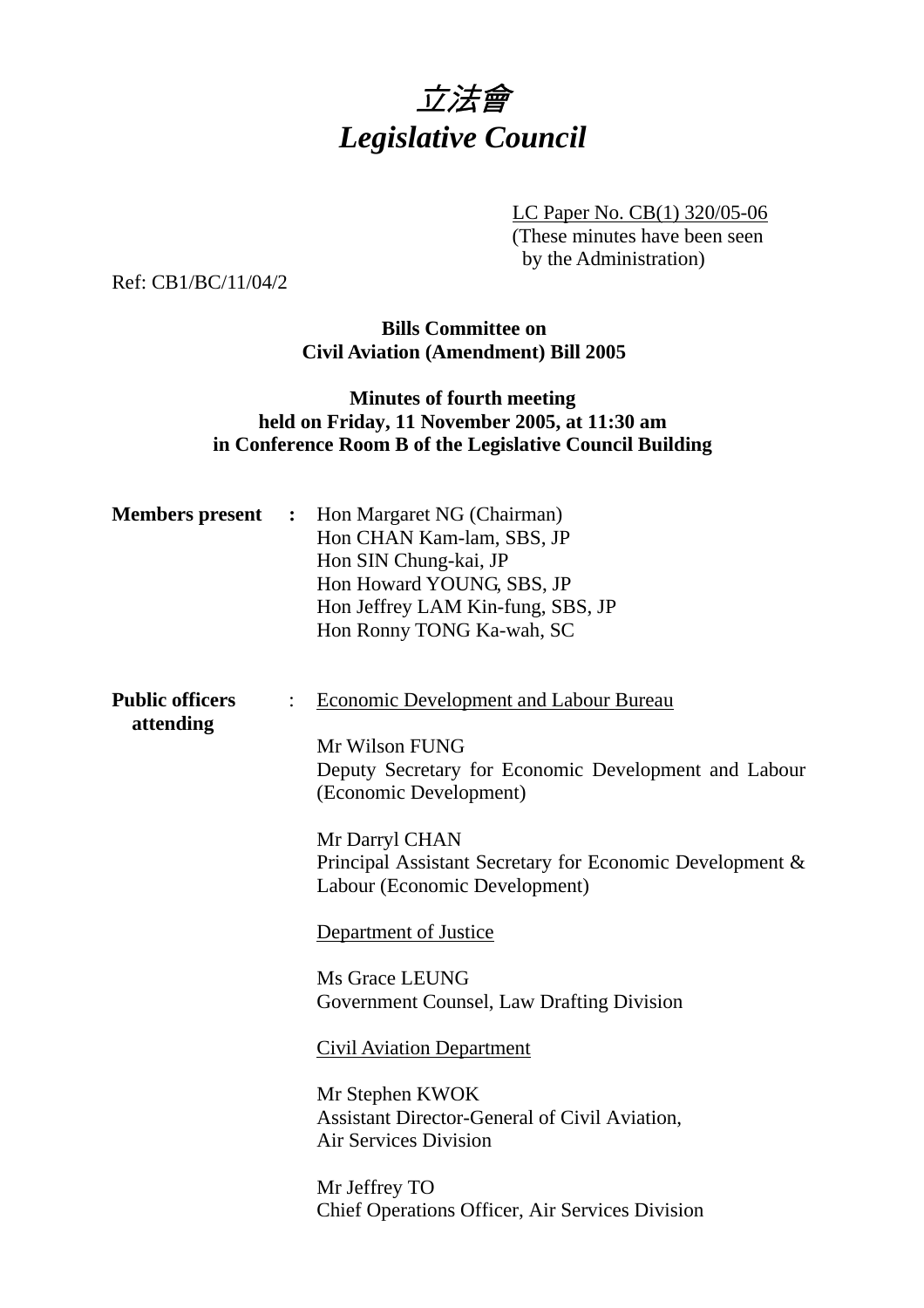| <b>Clerk in attendance :</b> Miss Becky YU    | Chief Council Secretary (1)1                   |
|-----------------------------------------------|------------------------------------------------|
| <b>Staff in attendance :</b> Miss Kitty CHENG | <b>Assistant Legal Adviser 5</b>               |
|                                               | Mrs Mary TANG<br>Senior Council Secretary (1)2 |

## **I. Confirmation of minutes**

| (LC Paper No. CB(1) $194/05-06$ | -- Minutes of the meeting held on |  |  |  |
|---------------------------------|-----------------------------------|--|--|--|
|                                 | 24 October 2005)                  |  |  |  |

The minutes of the meeting held on 24 October 2005 were confirmed.

# **II. Meeting with the Administration**

| $(LC$ Paper No. $CB(1)$ 250/05-06(01) -- List of follow-up actions arising from |                                       |
|---------------------------------------------------------------------------------|---------------------------------------|
|                                                                                 | the discussion on 24 October 2005     |
| LC Paper No. CB(1) 250/05-06(02) --                                             | Administration's response to LC Paper |
|                                                                                 | No. CB $(1)$ 250/05-06 $(01)$         |
| LC Paper No. CB(1) $257/05-06(01)$ --                                           | Information paper setting out the     |
|                                                                                 | Government's preliminary views on     |
|                                                                                 | possible improvement to the drafting  |
|                                                                                 | of the Bill in relation to the term   |
|                                                                                 | "management")                         |
|                                                                                 |                                       |

2. The Committee deliberated (Index of proceedings attached in **Annex A**).

3. The Administration was requested to provide the draft Committee Stage amendments (CSAs) in two weeks' time after consultation with the trade.

4. Members agreed to meet on Thursday, 1 December 2005, at 8:30 am to examine the draft CSAs to be provided by the Administration.

## **III. Any other business**

5. There being no other business, the meeting ended at 12:05 pm.

Council Business Division 1 Legislative Council Secretariat 18 November 2005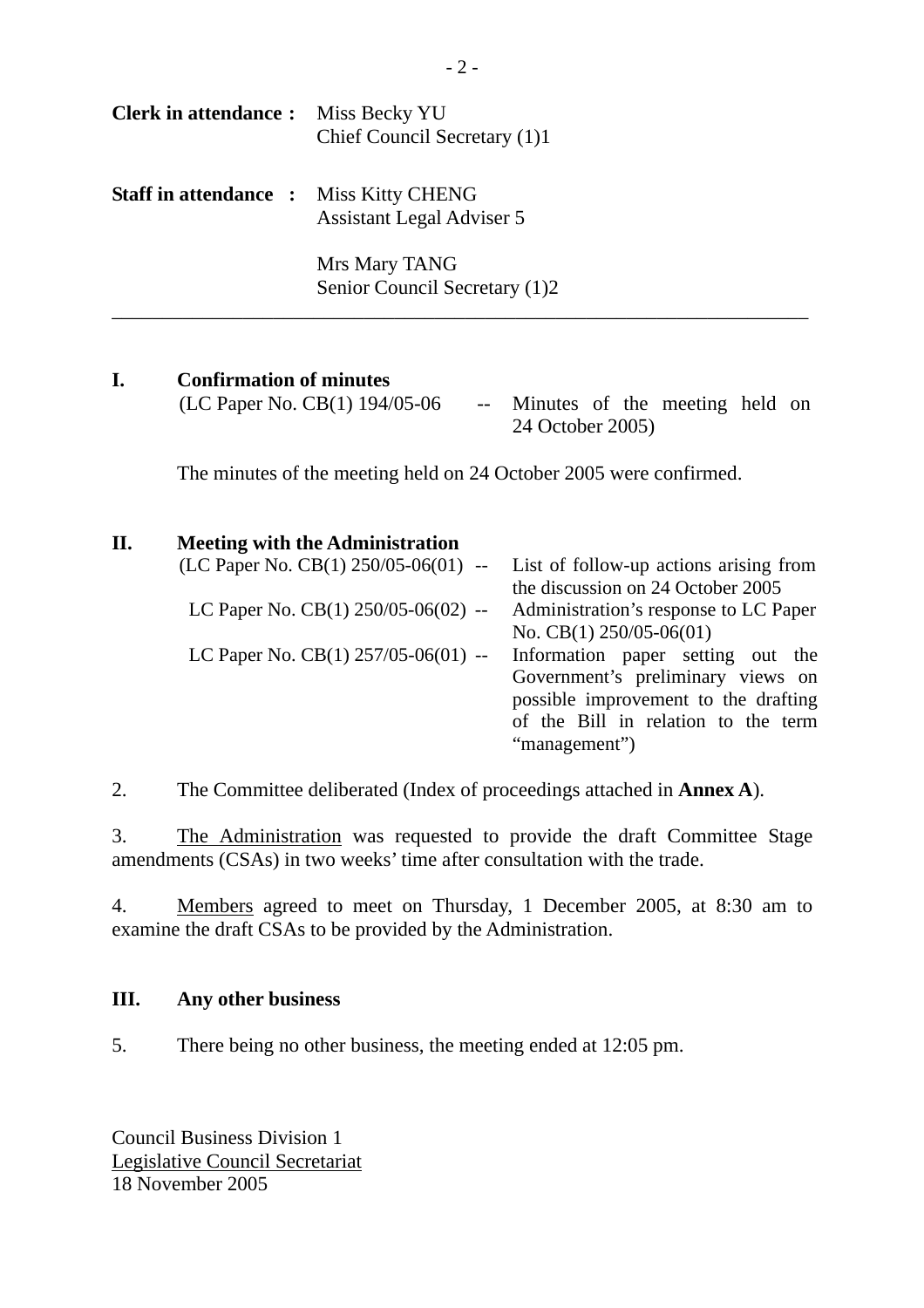#### **Proceedings of the meeting of the Bills Committee on Civil Aviation (Amendment) Bill 2005**

### **Meeting on Friday, 11 November 2005, at 11:30 am in Conference Room B of the Legislative Council Building**

| <b>Time marker</b> | <b>Speaker</b>                              | Subject(s)                                                                                                                                                                                                                                               | <b>Action required</b> |
|--------------------|---------------------------------------------|----------------------------------------------------------------------------------------------------------------------------------------------------------------------------------------------------------------------------------------------------------|------------------------|
| $000000 - 000417$  | Chairman                                    | Confirmation of minutes of the<br>meeting held on 24 October 2005<br>(LC Paper No. CB(1) 194/05-06)                                                                                                                                                      |                        |
| 000418 - 001059    | Administration<br>Chairman                  | Administration's explanation on its<br>proposals to improve the drafting of<br>the Bill as set out in LC Paper No.<br>$CB(1)$ 256/05-06(01) -                                                                                                            |                        |
|                    |                                             | (a) section $8(4)$ be amended to state<br>expressly that "owner" included<br>"operator", and that "operator"<br>"person<br>having<br>meant<br>the<br>management of the aircraft"; and                                                                    |                        |
|                    |                                             | (b) section $8(5)(c)$ be amended to the<br>effect that a lessor would be<br>exempted if, under the lease<br>arrangement, the lessee<br>had<br>assumed the responsibility of<br>ensuring the airworthiness of the<br>aircraft                             |                        |
| $001100 - 001520$  | Mr Ronny TONG<br>Administration<br>Chairman | Mr Ronny TONG's in-principle<br>agreement to the approach proposed<br>by the Administration, but the<br>drafting of the Committee Stage<br>amendments (CSAs) had yet to be<br>further refined and examined by the<br><b>Bills Committee</b>              |                        |
| 001521-001821      | Chairman<br>Administration                  | Chairman's enquiry on whether the<br>scope of the revised section $8(4)$<br>would be broader or narrower<br>Administration's explanation that the<br>scope of the revised section $8(4)$<br>remained unchanged, except that it<br>was clearer and better |                        |
| 001822 - 002021    | Chairman<br>Administration<br>Mr Ronny TONG | Discussion on the drafting of section<br>$8(4)$ and $8(5)(c)$                                                                                                                                                                                            |                        |